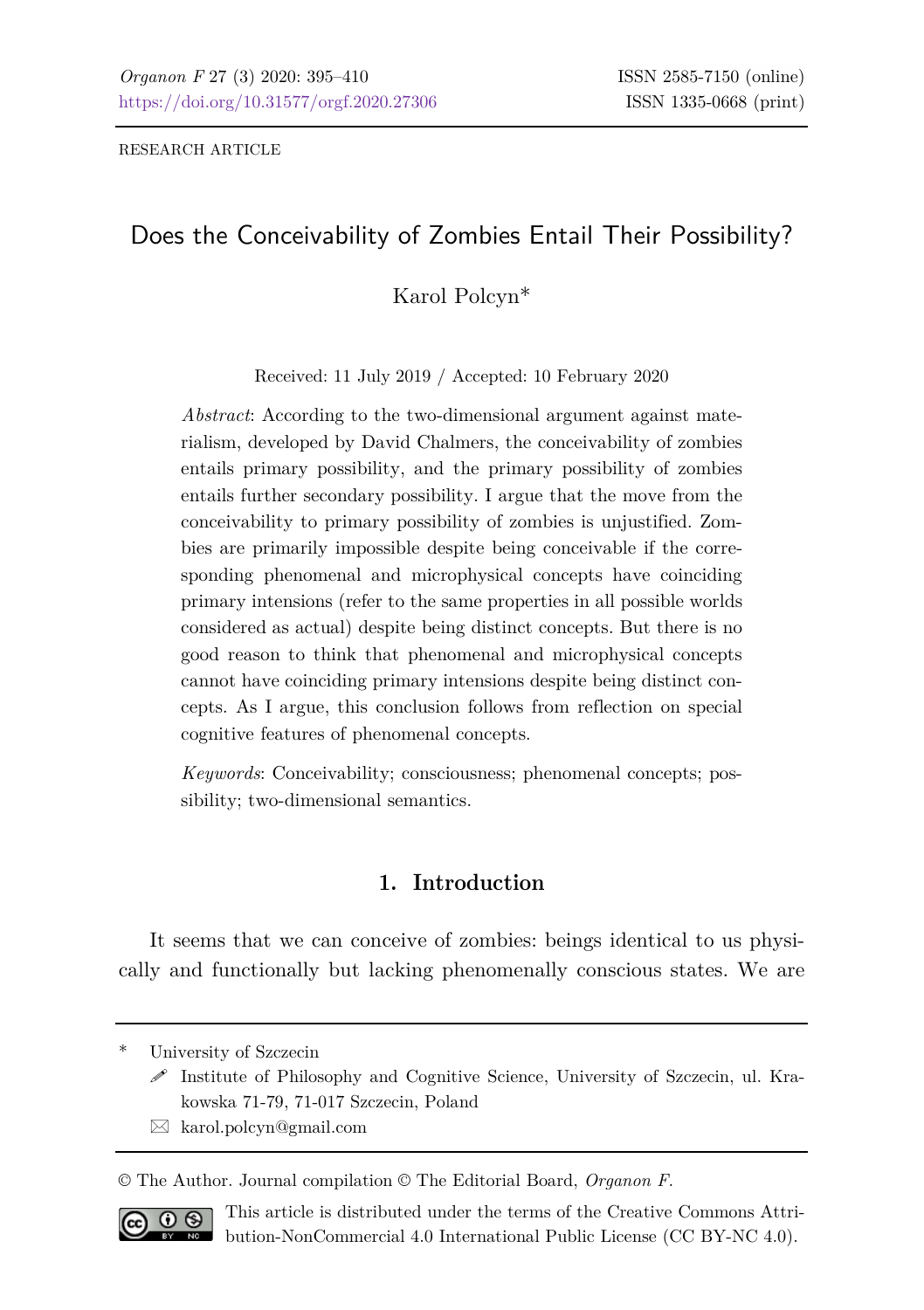phenomenally conscious in the sense that there is something *it is like* to undergo various experiences that we undergo, such as seeing red, feeling pain, being surprised, etc. By contrast, zombies have no such inner life. There is nothing *it is like* to be a zombie.

Assuming that zombies are conceivable, one crucial question is whether the conceivability of zombies entails that zombies are possible. Materialism is the view that zombies are impossible, which amounts to the view that consciousness is necessitated by physical properties. If the conceivability of zombies entails possibility, the conceivability of zombies entails that materialism is false. This issue has been central to the recent debate on the nature of consciousness.

The most influential argument to the effect that the conceivability of zombies entails possibility has been developed by David Chalmers. Chalmers (1996, 2010) articulates his argument in terms of two-dimensional semantics, by distinguishing two senses of the possibility of statements: *S* is *primarily possible* if *S* is true at a possible world considered as actual, and *S* is *secondarily possible* if *S* is true at a possible world considered as counterfactual. Chalmers argues that the conceivability of zombies entails that zombies are primarily possible. From this he infers further (under some qualifications to be clarified shortly) that zombies are secondarily possible.

Here I argue that the two-dimensional argument is far from successful. The argument seems to fail in its crucial step from the conceivability to primary possibility of zombies. In effect, the view that zombies are secondarily impossible despite being conceivable—in Chalmers' (2002a) classification, type-B materialism—remains unthreatened.

### **2. The two-dimensional argument**

Assume that *P* is a conjunction of all microphysical truths (including microphysical laws) and that *Q* is the truth that someone is conscious. Then the claim that a zombie world is conceivable is the claim that *P*&~*Q* is conceivable. *P*&~*Q* says that everything is microphysically as in our world but that no one is conscious. In this sense,  $P\&\sim Q$  says that the world is a zombie world.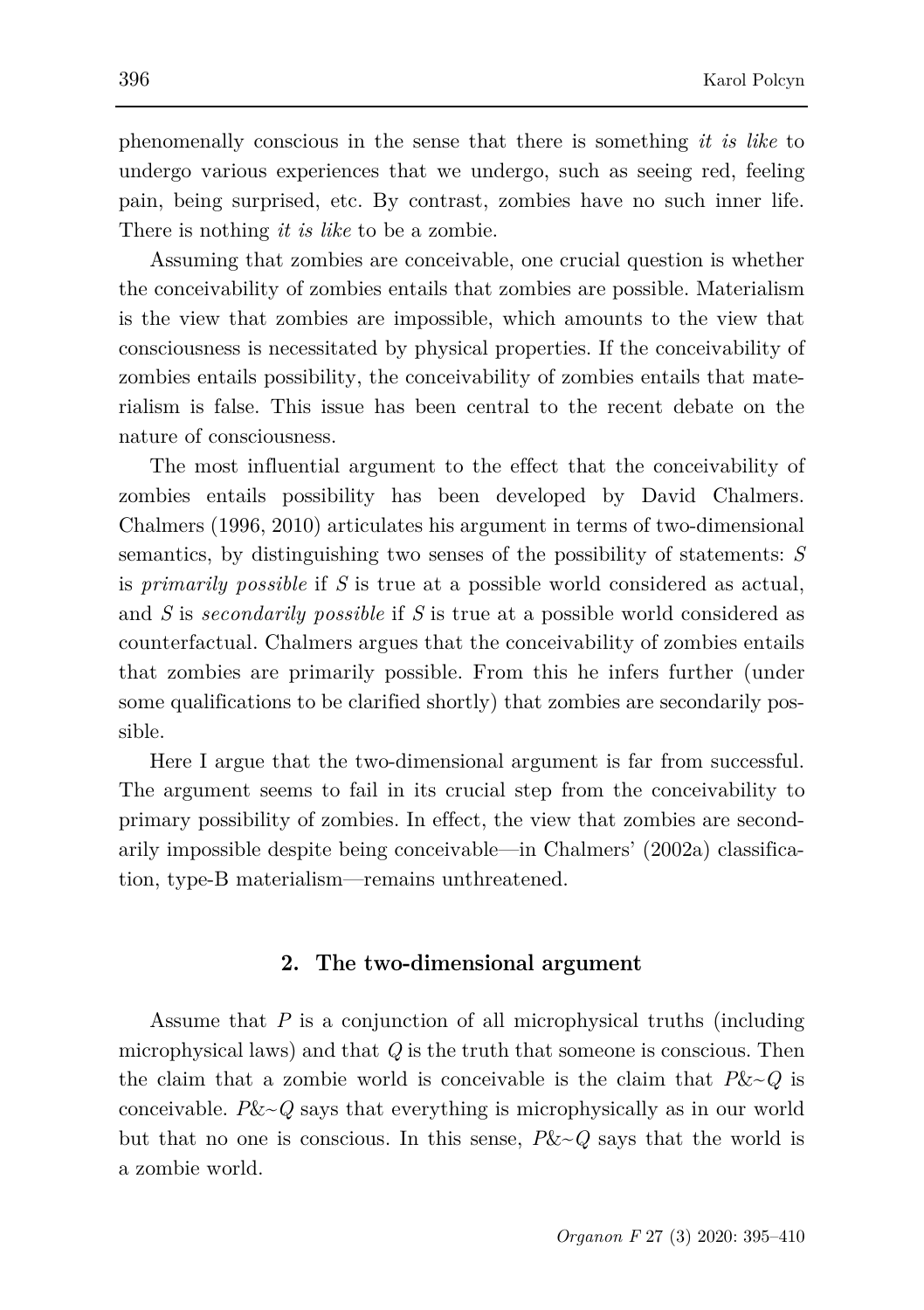It is fair to assume that *P*&~*Q* is conceivable: *P*&~*Q* expresses a coherent hypothesis, that is, a hypothesis that cannot be ruled out a priori. The hypothesis is coherent, because there are no conceptual links between microphysical concepts, characterizing the world in terms of structure and dynamics, and phenomenal concepts, that is, the concepts of the phenomenal characters of experiences. $1,2$  $1,2$ 

Chalmers argues further that the conceivability of *P*&~*Q* entails that  $P&<-Q$  is possible. At the most general level, the structure of his argument is as follows. The conceivability of  $P\&~Q$  entails that  $P\&~Q$  is primarily possible. But the primary possibility of *P*&~*Q* entails further—under certain assumptions about the nature of fundamental physical properties that *P*&~*Q* is secondarily possible.

Chalmers' argument has shaped the debate on the nature of consciousness in the last two decades, and it continues to be puzzling to materialists. Is it right to think that the conceivability of  $P\&\sim Q$  entails that  $P\&\sim Q$  is primarily possible? Before evaluating the argument, let me present it in a more explicit way. We begin with a more explicit articulation of the key distinction between primary possibility and secondary possibility.

Intensions for statements are functions from possible worlds to truth values; correspondingly, intensions for concepts are functions from possible worlds to extensions. The *primary intension* of *S* is true at a possible world *w* (*w* verifies *S*, or *S* is true at *w* considered as actual) if and only if the following condition is met: if we came to accept that our world is qualitatively like *w*, we should endorse *S*. [3](#page-2-2) On the other hand, to say that the *secondary intension* of *S* is true at *w* is to say that *w* satisfies *S* in the sense that *S* is true at *w* considered as counterfactual. Correspondingly, *S* is *primarily possible* (1-possible) if the primary intension of *S* is true at some centered world, and *S* is *secondarily possible* (2-possible) if the secondary

<span id="page-2-0"></span><sup>1</sup> Following Chalmers (2002b), we can assume that *P*&~*Q* is ideally (as opposed to *prima facie*) conceivable: *P*&~*Q* cannot be ruled out a priori even on ideal rational reflection, that is, even when we abstract away from our cognitive limitations.

<span id="page-2-1"></span><sup>2</sup> For a comprehensive defense of the conceivability of zombies against potential objections, see (Chalmers 2002a, 2010, sec. 4 and sec. 5).

<span id="page-2-2"></span><sup>3</sup> Possible worlds considered as actual are *centered* worlds: worlds marked with a specified individual and time.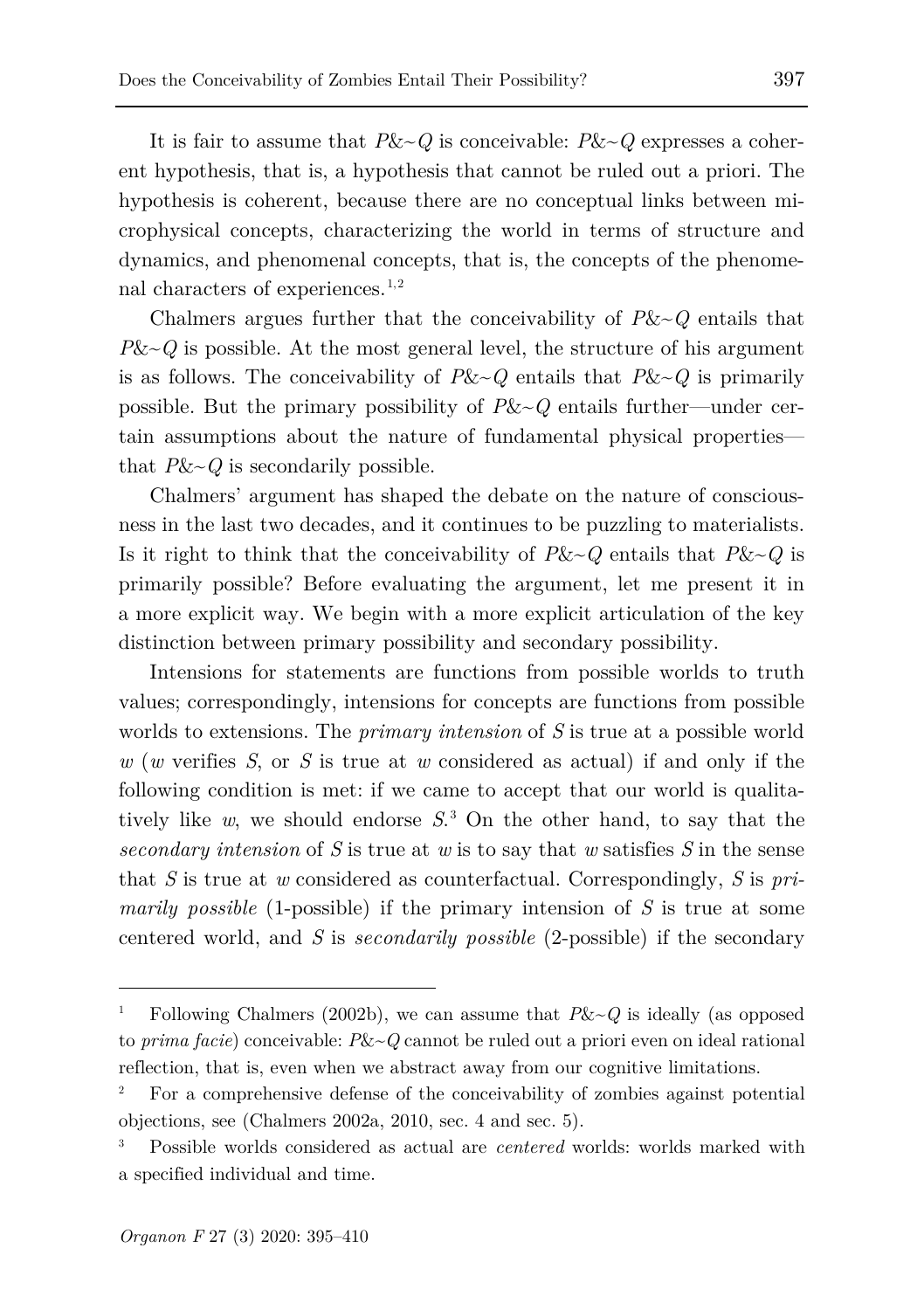intension of *S* is true at some uncentered possible world. According to this framework, the negations of Kripkean a posteriori necessities are 2-impossible but not 1-impossible. For example, 'Water is not  $H_2O'$  is 2-impossible, but it is not 1-impossible. The primary intension of 'Water is not  $H_2O'$  is true at the centered possible world with XYZ in the oceans and lakes: if we came to accept that our world is the XYZ world, we should accept 'Water is not H2O' (Chalmers 1996, ch. 2 and ch. 4, 2002b, 2006, 2010; Chalmers and Jackson 2001).

Given the above framework, Chalmers argues as follows. There is no gap between ideal conceivability and 1-possibility. In other words, ideal conceivability entails 1-possibility. If so, the ideal conceivability of  $P&&\sim Q$  entails that  $P&&\sim Q$  is 1-possible. If *P* has the same primary and secondary intensions and *Q* has the same primary and secondary intensions, it will follow that  $P&Q$  is 2-possible. But here one must be careful. It is uncontroversial that *Q* has the same primary and secondary intensions, because the concept of consciousness has the same primary and secondary intensions: the primary intension of the concept of consciousness picks out a phenomenal feel, and the secondary intension picks out a phenomenal feel as well.[4](#page-3-0) On the other hand, it is plausible to hold that the primary and secondary intensions of microphysical terms do not coincide—this will be the case if microphysical terms pick out the intrinsic properties that serve as the categorical bases of microphysical dispositions (Chalmers 2010, sec. 3). If one accepts this view, the primary and secondary intensions of *P* will not coincide. And if the categorical bases of microphysical dispositions are phenomenal or protophenomenal properties, *P*&~*Q* will be 1-possible but 2-impossible. However, the view that the categorical bases of microphysical dispositions are phenomenal or protophenomenal properties (Russellian monism) can be left aside, given its highly speculative status. So, when this view is left aside, the 1-possibility of  $P&Q$  entails 2-possibility. That is, when Russellian monism is left aside, the entailment from the 1-possibility to 2-possibility of *P*&~*Q* is justified even if the primary and secondary intensions of physical concepts do not coincide (even if *P* has different primary and secondary

<span id="page-3-0"></span><sup>4</sup> If something feels like a conscious experience, even in some counterfactual world, it *is* a conscious experience (Chalmers 1996, 133). By contrast, a substance that looks like water in a counterfactual world but is not H<sub>2</sub>O is not water.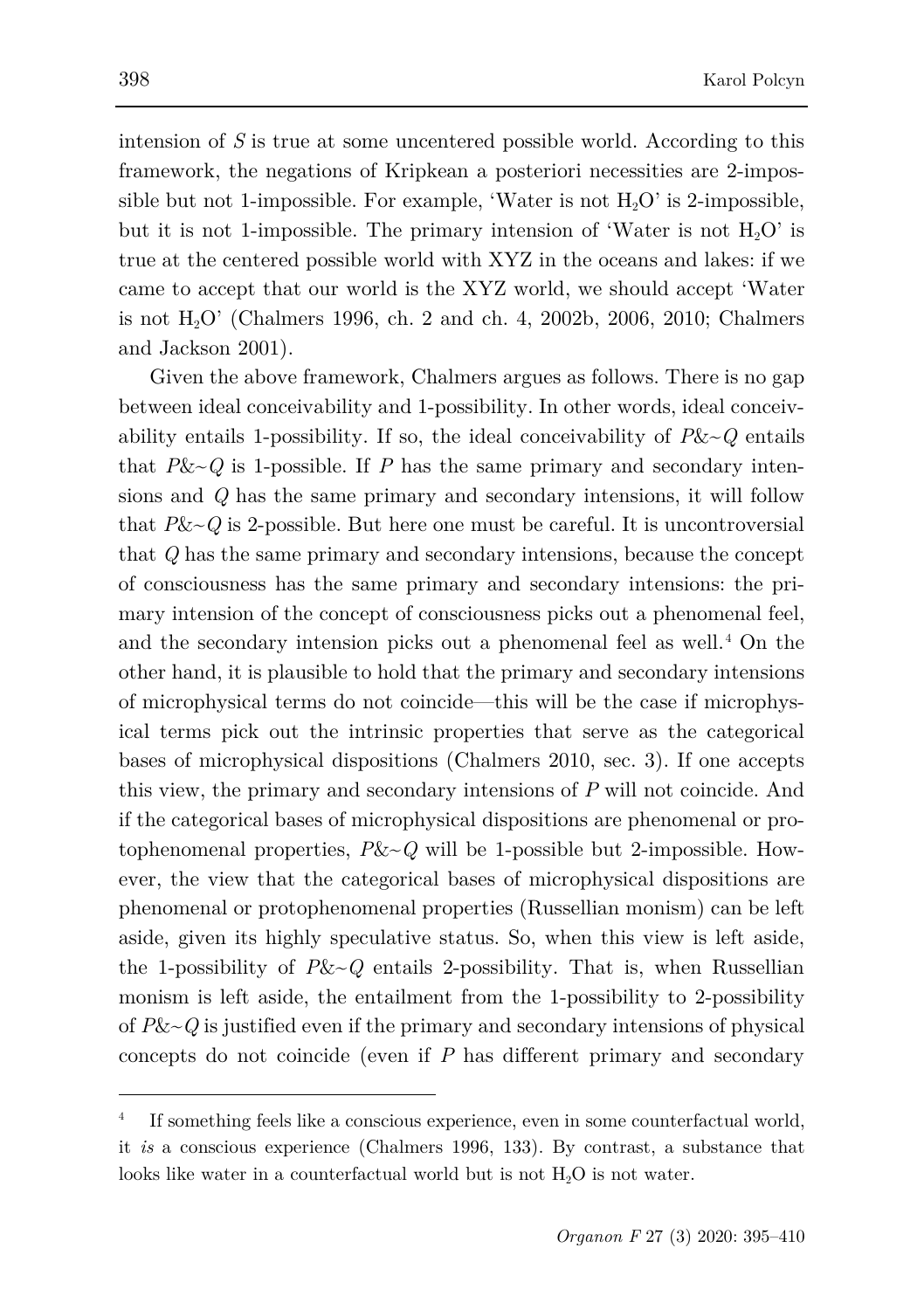intensions). In the light of the above analysis, the two-dimensional argument can be articulated as follows (Chalmers 2010):

- 1. *P*&~*Q* is conceivable.
- 2. If *P*&~*Q* is conceivable, *P*&~*Q* is 1-possible.
- 3. If  $P&Q \subseteq \text{is 1-possible}$ ,  $P&Q \subseteq \text{possible}$ .
- 4. If *P*&~*Q* is 2-possible, materialism is false.
- 5. So, materialism is false.

A note on the intensions of microphysical concepts. As Chalmers (2002a, sec. 11) points out, whether microphysical terms have different primary and secondary intensions, namely, whether those terms pick out intrinsic properties rather than microphysical dispositions is a terminological rather than a substantive issue. If so, we will stipulate here that the primary and secondary intensions of microphysical concepts coincide. This will simplify the subsequent discussion.

Now, how does Chalmers justify premise 2? Premise 2 follows from the general principle that if *S* is ideally conceivable, *S* is 1-possible. This principle (CP) comes down to the point that there is no gap between conceivability and 1-possibility. Chalmers (2010, sec. 8) points out that there are no clear counterexamples to CP. In particular, the principle is consistent with Kripkean a posteriori necessities, as we saw earlier. But why suppose that CP must be true? To justify this, Chalmers argues that the view that there is a gap between conceivability and 1-possibility amounts to the unacceptable view that a space of metaphysically possible worlds is narrower than the space of ideally conceivable worlds. Chalmers' reasoning goes here as follows. For any sentence *S*, if *S* cannot be ruled out a priori, there is a *scenario* (a maximal, a priori coherent hypothesis about the character of the actual world) that verifies *S* in the sense that it would be incoherent to suppose that the scenario obtains and *S* is not true (Chalmers 2002b, 2006, 2010, sec. 7). For example, the scenario verifying 'Water is not  $H_2O'$  involves the assumption that the transparent liquid that fills the oceans and lakes is not  $H<sub>2</sub>O$  but, say, XYZ: if we suppose that this scenario actually obtains, we should accept 'Water is not  $H_2O$ .' If *S* is conceivable and 1possible, there is a possible world that corresponds to the scenario that verifies *S*. The possible world at issue is the world that verifies *S.* But if *S* is both conceivable and 1-impossible, there is no possible world corresponding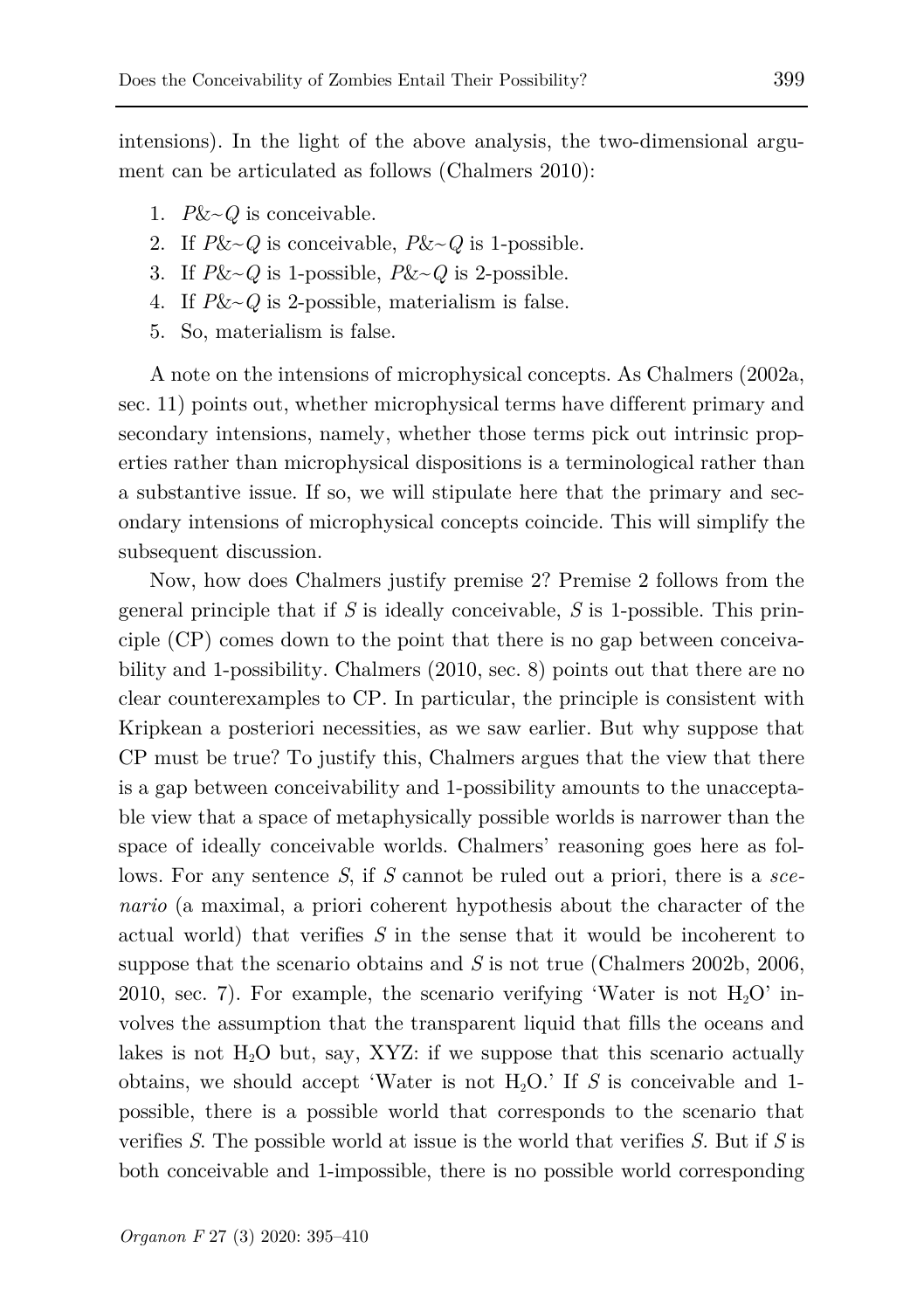to the scenario that verifies *S* (Chalmers 2010, sec. 7). Chalmers (2010, sec. 10) argues then that there cannot be scenarios that correspond to no possible worlds. As he points out, we have no concept of independent metaphysical modality, introducing a separate space of metaphysically possible worlds, in addition to logically possible worlds. Independent metaphysical modality plays no role in our conceptual system.

## **3. The unjustified move from the conceivability to primary possibility of zombies**

In reply to the two-dimensional argument, I take it that premise 2 is unjustified. Leaving the details of how Chalmers justifies this premise aside, it is arguable that there is no good reason to think that *P*&~*Q* cannot be 1-impossible despite being conceivable. We can see this if we articulate the content of the claim that  $P&&\sim Q$  is 1-impossible despite being conceivable in terms of the intensions of phenomenal and microphysical concepts.

What are the conditions under which it is true that *P*&~*Q* is 1-impossible despite being conceivable? Well, *P*&~*Q* is 1-impossible despite being conceivable if the corresponding phenomenal and microphysical concepts have coinciding primary intensions despite being distinct concepts, that is, if they refer to the same properties in all possible worlds considered as actual. This can be analyzed further. To say that two distinct concepts have coinciding primary intensions is to say that two distinct concepts (i) corefer and (ii) are *epistemically rigid* in the sense that each concept picks out the same thing in all possible worlds considered as actual. If so, we can say that  $P&Q$  is 1-impossible despite being conceivable if the corresponding phenomenal and microphysical concepts corefer, are distinct and epistemically rigid.

Now, phenomenal and microphysical concepts are, by assumption, a priori distinct. They are also epistemically rigid. As Chalmers (2003) points out, each phenomenal concept picks out one and the same property in all possible worlds considered as actual. The same can be said about microphysical concepts. The idea that microphysical concepts are epistemically rigid corresponds to our earlier assumption that phenomenal concepts have coinciding primary and secondary intensions. As we saw, this assumption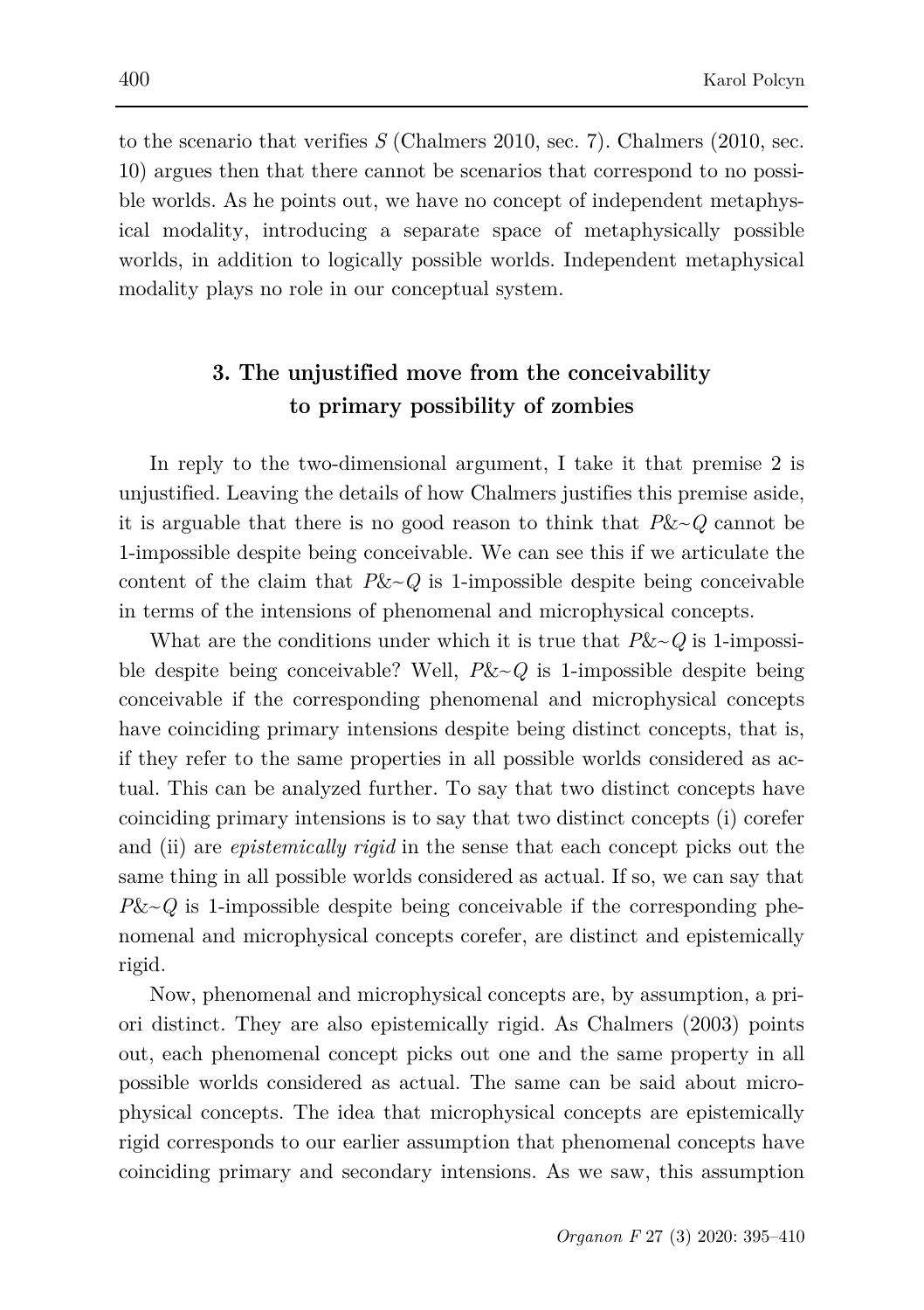is not true if we accept Russellian monism. However, here we are leaving Russellian monism aside.

Given that phenomenal and microphysical concepts are a priori distinct and epistemically rigid, the key question is whether they can corefer despite being distinct epistemically rigid concepts. In other words, the question is whether those concepts can refer epistemically rigidly to the same thing despite being distinct concepts. If they can, this will imply that the primary conceivability of *P*&~*Q* does not entail 1-possibility.

I take it that there are no uncontroversial examples of conceptually distinct epistemically rigid concepts of the same property. Typically, a posteriori true identity claims involve at least one concept that is not epistemically rigid. This is obviously true in the case of Kripkean a posteriori identities, such as 'Water is  $H_2O'$  or 'Cicero is Tully.' Materialists responding to the conceivability argument have proposed various examples of identity claims that would break this rule. However, it seems that all such attempts are far from uncontroversial. For example, Kallestrup (2006) considers the identity claim ' $Q = H_2O'$ , where Q is a quantum-mechanical description of H2O, and argues that this claim is both true a posteriori and 1-necessary. Thus, Kallestrup assumes that *Q* and *H2O* are distinct epistemically rigid concepts of the same thing. In reply, Chalmers (2010, 171–72) argues, however, that *Q* is not epistemically rigid: it is plausible that something with the structure of *Q* yields different chemical-level properties due to different quantum-mechanical laws.<sup>[5](#page-6-0)</sup>

Still, the fact that there are no uncontroversial cases of conceptually distinct epistemically rigid concepts of the same thing does not give us the reason to think that there cannot be such concepts. If one thinks that there cannot be such concepts, one would need to show this on independent grounds, by providing some principal reason why conceptually distinct epistemically rigid concepts can never refer to the same thing. Is it plausible to think that there such a reason? In my view, there is no such reason. As I argue below, there is no good reason to think that phenomenal and microphysical concepts cannot be conceptually distinct epistemically rigid

<span id="page-6-0"></span><sup>5</sup> For Chalmers' replies to other proposed examples of strong necessities (statements that are a posteriori and 1-necessary), see (Chalmers 2010, sec. 8).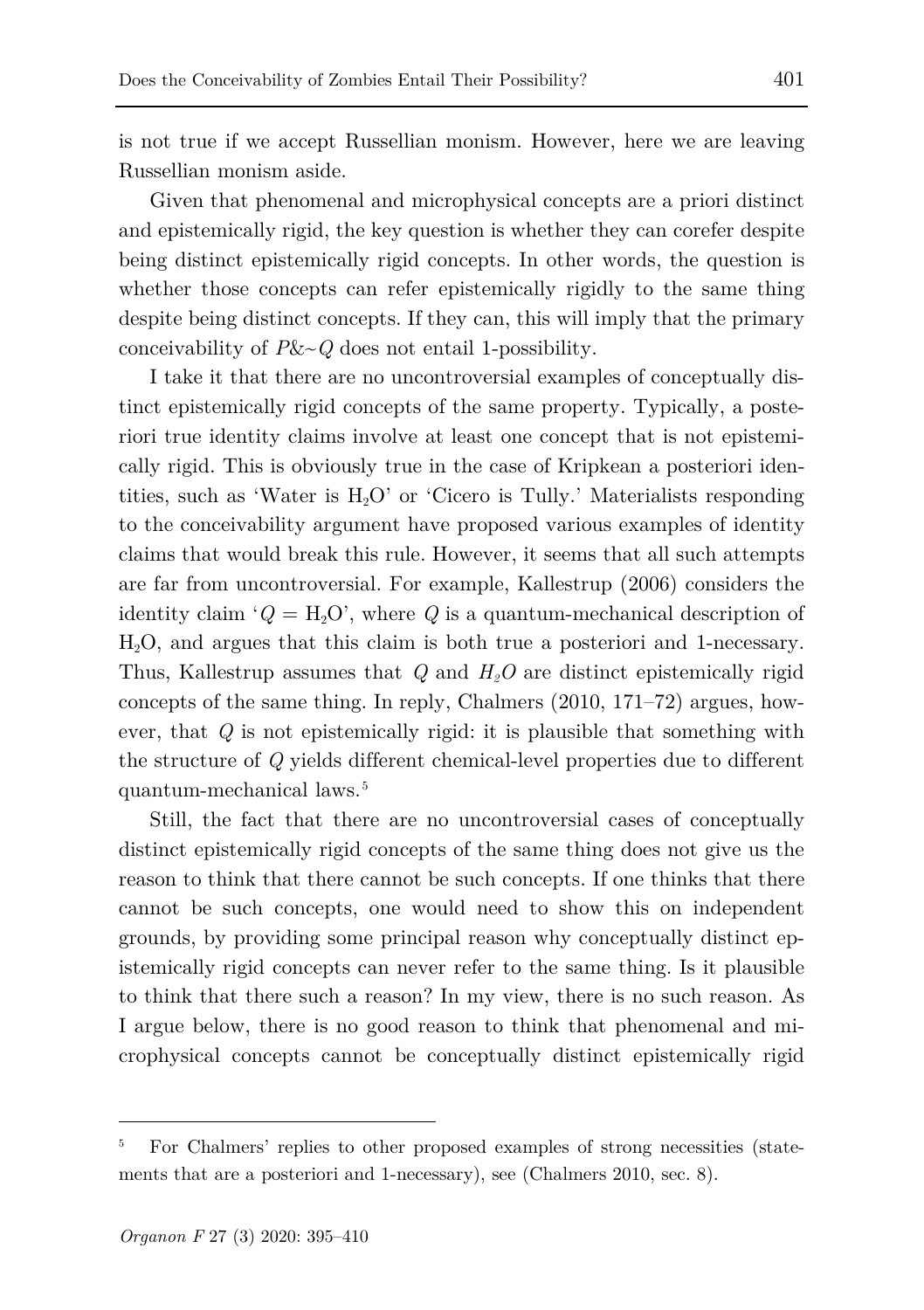concepts of the same thing. This conclusion follows from reflection on special cognitive features of phenomenal concepts.

To see one potential reason why phenomenal and microphysical concepts cannot refer to the same thing, compare epistemically rigid concepts with concepts that are rigid without being epistemically rigid, such as the concept *water*. The concept *water* refers to different kinds in different possible worlds considered as actual, which means that we cannot know a priori what it refers to in the actual world. What this concept refers to depends on how the world turns out. Things are different with epistemically rigid concepts, that is, concepts referring to the same property in all possible worlds considered as actual. The reference of such concepts does not depend on how the world turns. Thus, in the case of epistemically rigid concepts, we know a priori what they refer to.

Given that epistemic rigidity has the above implication, it is natural to expect that epistemically rigid concepts referring to the same property will not be a priori distinct. In particular, it might seem that we should expect that if phenomenal and microphysical concepts refer to the same thing, there should be an a priori connection between those concepts. But, of course, it is not true a priori that phenomenal and microphysical concepts corefer. In effect, given our expectation, it would follow that those concepts cannot corefer.

I reply, I do not think that this argument succeeds. Call the expectation that epistemically rigid concepts referring to the same property cannot be a priori distinct 'the expectation of transparency.' I take it that the expectation of transparency is unjustified in the case of the corresponding phenomenal and microphysical concepts. This has to do with the fact that phenomenal and microphysical concepts play very different cognitive roles. Microphysical concepts analyze their referents in theoretical (scientific) terms. But this is not how phenomenal concepts work. Phenomenal concepts do not analyze their referents in theoretical terms. Instead, we use them to refer to our own conscious experiences when we actually undergo those experiences or when we recreate them in imagination.<sup>[6](#page-7-0)</sup> If this is so,

<span id="page-7-0"></span><sup>6</sup> Some philosophers (e.g. Chalmers 2007; Levine 2007) assume that phenomenal concepts *acquaint* us with conscious experiences in the sense that we gain substantive knowledge about our own experiences merely in virtue of undergoing (or imagining)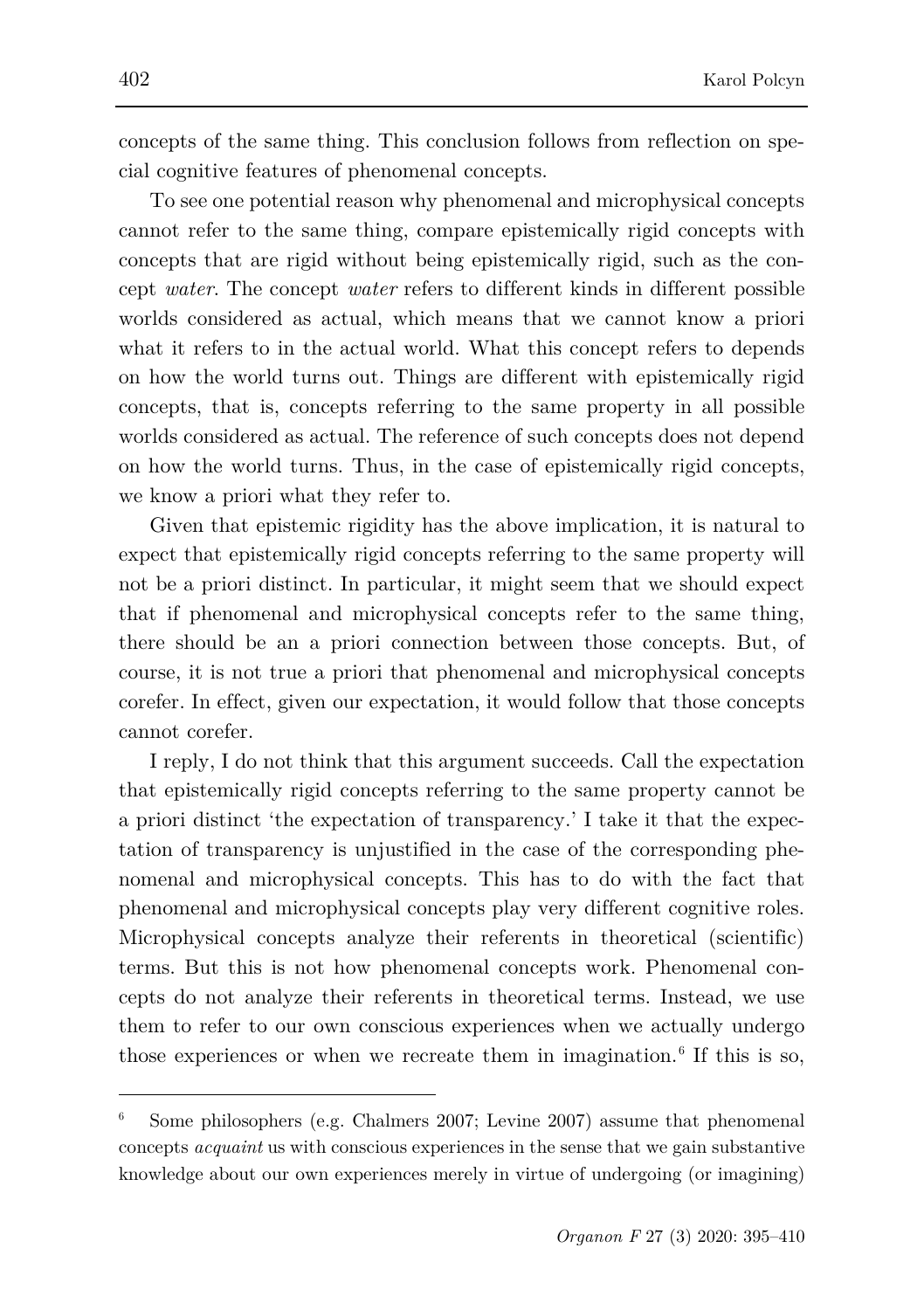then we cannot expect to be able to see a priori that phenomenal and microphysical concepts corefer, even if they do as a matter of facts. The different cognitive roles of those concepts will keep them unconnected a priori, even if both concepts refer—epistemically rigidly—to the same thing.[7](#page-8-0)

Interestingly, Papineau (2007, 128–32) has another way of explaining why the expectation of transparency in the case of phenomenal and microphysical concepts is unjustified. He argues that it simply does not follow, from the fact that phenomenal concepts are epistemically rigid, that we should be able to see a priori that phenomenal concepts refer to microphysical properties if they do. We can explain why phenomenal concepts are

ł

them. However, most of physicalists would not go that far. Instead, they assume simply that phenomenal concepts are exercised in the presence of the experiences being referred to or their imaginative recreations (see Loar 1997; Papineau 2002, 2007). Loar assumes that this is consistent with the idea that phenomenal concepts are type-demonstratives. On the other hand, Papineau assumes that, insofar as phenomenal concepts are exercised in the presence of the experiences being referred to or their imaginative recreations, phenomenal concepts *use* the experiences they refer to (by assumption, imaginative recreations of experiences are phenomenologically similar to actual experiences).

<span id="page-8-0"></span>Loar (1997, 1999) argues in a similar way that we cannot expect to be able to see a priori that phenomenal and physical concepts corefer, even though both kinds of concepts refer *directly*, without the need for contingent reference-fixers. This expectation is, according to Loar, unjustified, because phenomenal and physical concepts play different cognitive roles (phenomenal concepts, unlike physical concepts, belong to the class of recognitional concepts, that is, type-demonstratives grounded in our dispositions to classify things by way of perceptual discriminations). I do not think that Loar's account of cognitive differences between phenomenal and physical concepts is correct, since I do not think that phenomenal concepts are demonstratives. Demonstratives have a reference-fixing "character" that leaves their referent open (Kaplan 1989). By contrast, our core phenomenal concepts are tied a priori to specific sorts of qualities (Chalmers 2003). Still, I agree with Loar's general idea that cognitive differences between phenomenal and physical concepts make the expectation of transparency in the case of phenomenal and physical concepts unjustified. The expectation at issue is unjustified when we think of phenomenal and physical concepts as directly referring concepts (which is what Loar argues) but also when we think of phenomenal and physical concepts as epistemically rigid concepts, as I argue here.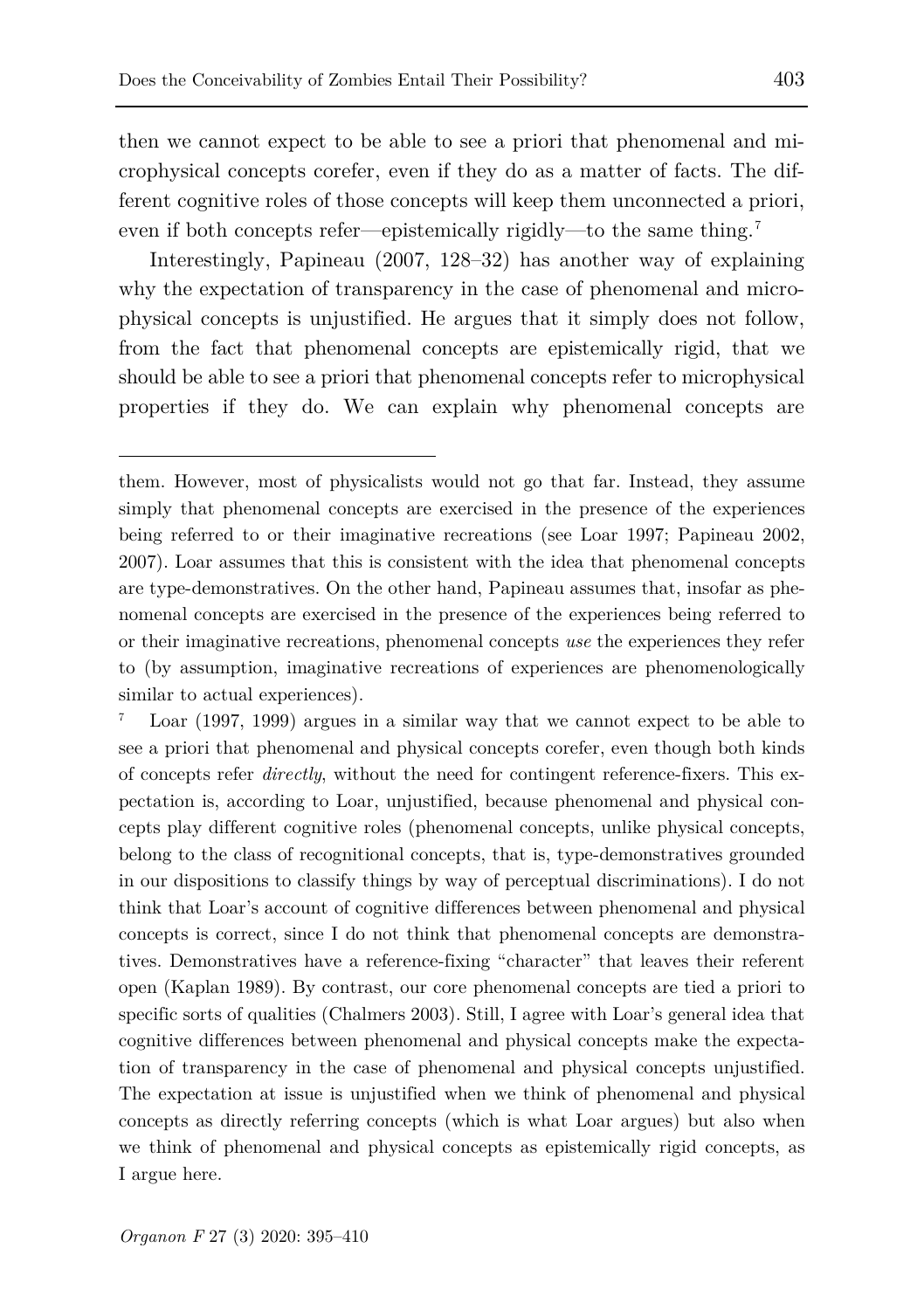epistemically rigid, even if we assume that we do not know a priori that phenomenal concepts refer to microphysical properties. Papineau's explanation turns on the point that phenomenal concepts *use* the experiences they refer to, in the sense that our exercises of phenomenal concepts are typically accompanied by the experiences being referred to or by their imaginative recreations (see note 6). Even though we do not know a priori that phenomenal concepts refer to microphysical properties, argues Papineau, phenomenal concepts are epistemically rigid because of the fact that they use their referents.

In reply, I agree that the use-mention feature of phenomenal concepts explains why phenomenal concepts are epistemically rigid. But I do not see why the use-mention feature of phenomenal concepts should explain why it is consistent to hold both that phenomenal concepts are epistemically rigid and that we do not know a priori that they refer to microphysical properties. After all, one might now ask why phenomenal concepts use their referents, even though we do not know a priori that they refer to microphysical properties. However, it is hard to see what the relevant explanation could be here (Papineau does not provide any such explanation). If so, Papineau's way of responding to the expectation of transparency does not look promising. We can explain why phenomenal concepts are epistemically rigid (in terms of the use-mention feature of phenomenal concepts), but we seem to have no explanation of why it is consistent to hold both that phenomenal concepts are epistemically rigid and that it is not true a priori that phenomenal concepts refer to microphysical properties.

Still, in order to show that the expectation of transparency in the case of phenomenal and microphysical concepts is unjustified, we do not need to explain why phenomenal concepts are epistemically rigid, even though we do not know a priori that they refer to microphysical properties. It is sufficient to appeal to the fact that the corresponding phenomenal and microphysical concepts play different cognitive roles. That is the strategy we have adopted here.

We have explained away one potential objection to the view that phenomenal and microphysical concepts are distinct epistemically rigid concepts of the same thing, namely, the objection based on the expectation of transparency. Is there any room for further objections? One might still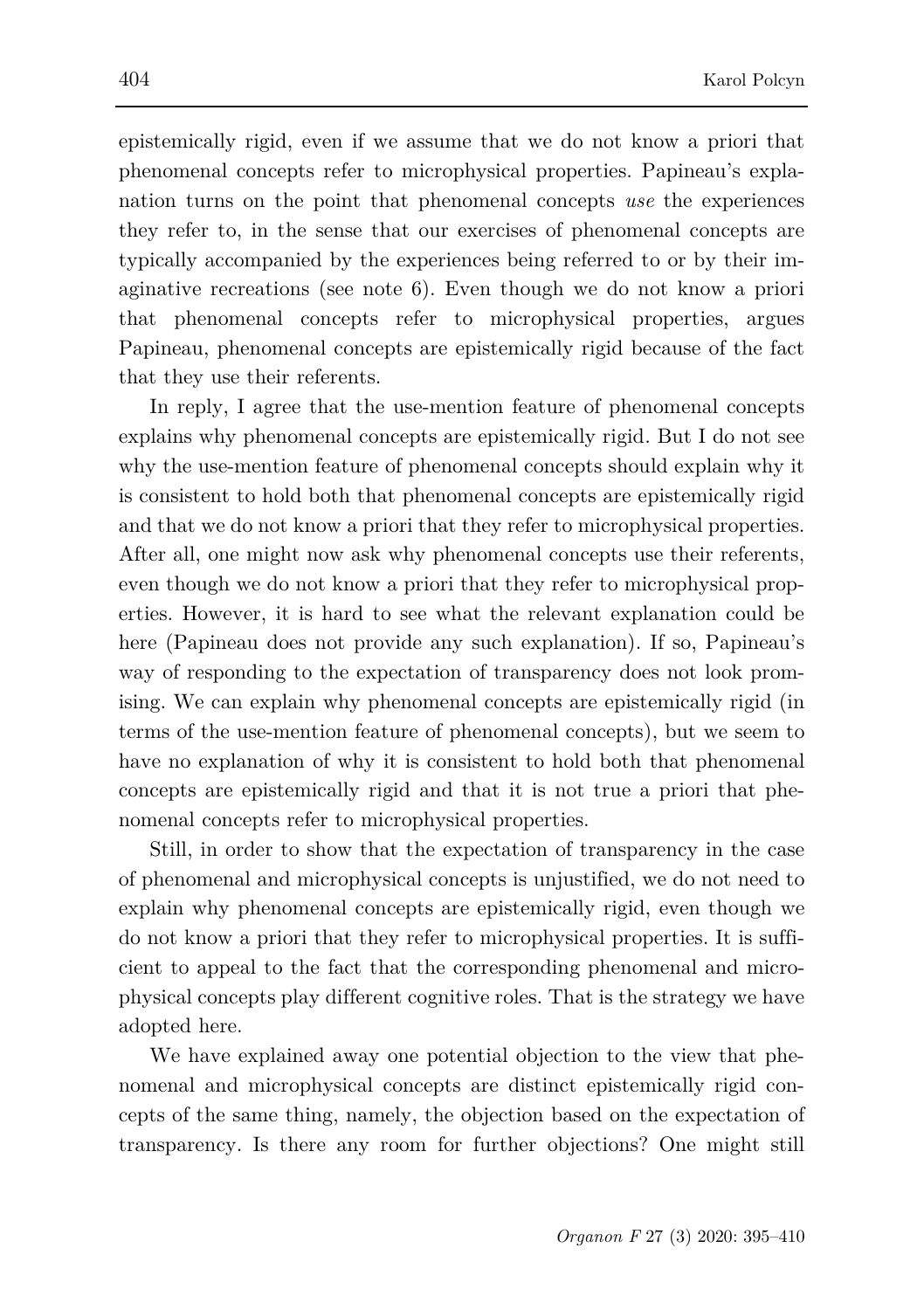worry that it is arbitrary to suppose that phenomenal and microphysical concepts are distinct epistemically rigid concepts of the same thing. As we have agreed, there are no uncontroversial examples of distinct epistemically rigid concepts of the same thing. If phenomenal and microphysical concepts are examples of such concepts, this example will be unique. But then one might think that postulating such an exception is entirely arbitrary and therefore unacceptable.

I do not think that the above worry is justified. The exceptional status of the phenomenal-physical case is not arbitrary at all. In fact, the reason why this is so is already implicit in what has been said so far. Ask yourself the following question: why cannot we make sense of there being conceptually distinct epistemically rigid concepts of the same thing outside the mindbody domain? Well, we cannot make sense of this because of the expectation of transparency. We expect that nonphenomenal epistemically rigid concepts cannot refer to the same thing unless they are connected a priori. This expectation of transparency in the case of nonphenomenal epistemically rigid concepts is perfectly intelligible. However, the corresponding expectation is not justified in the case of phenomenal and microphysical concepts, given that those concepts play different cognitive roles. So, this explains why it is not arbitrary to suppose that phenomenal and microphysical concepts are unique in being conceptually distinct epistemically rigid concepts of the same thing. The reason why we cannot make sense of uncontroversial examples of distinct epistemically rigid concepts of the same thing outside the mind-body domain simply does not extend to the particular case of phenomenal and microphysical concepts.

To illustrate this, think of the following case. The concept *being a figure with all of its surface points equidistant from its centre* is an epistemically rigid concept of sphericity: it refers to sphericity in all possible worlds considered as actual. Can we think of an epistemically rigid concept of sphericity that would be a priori distinct from the above concept? It seems that we cannot. We expect that any epistemically rigid concept of sphericity should be a priori connected with the concept *a figure with all of its surface points equidistant from its centre*. For example, consider the concept *being disposed to roll when pushed*. This is also an epistemically rigid concept of sphericity. But it is not difficult to see that there is an intelligible connection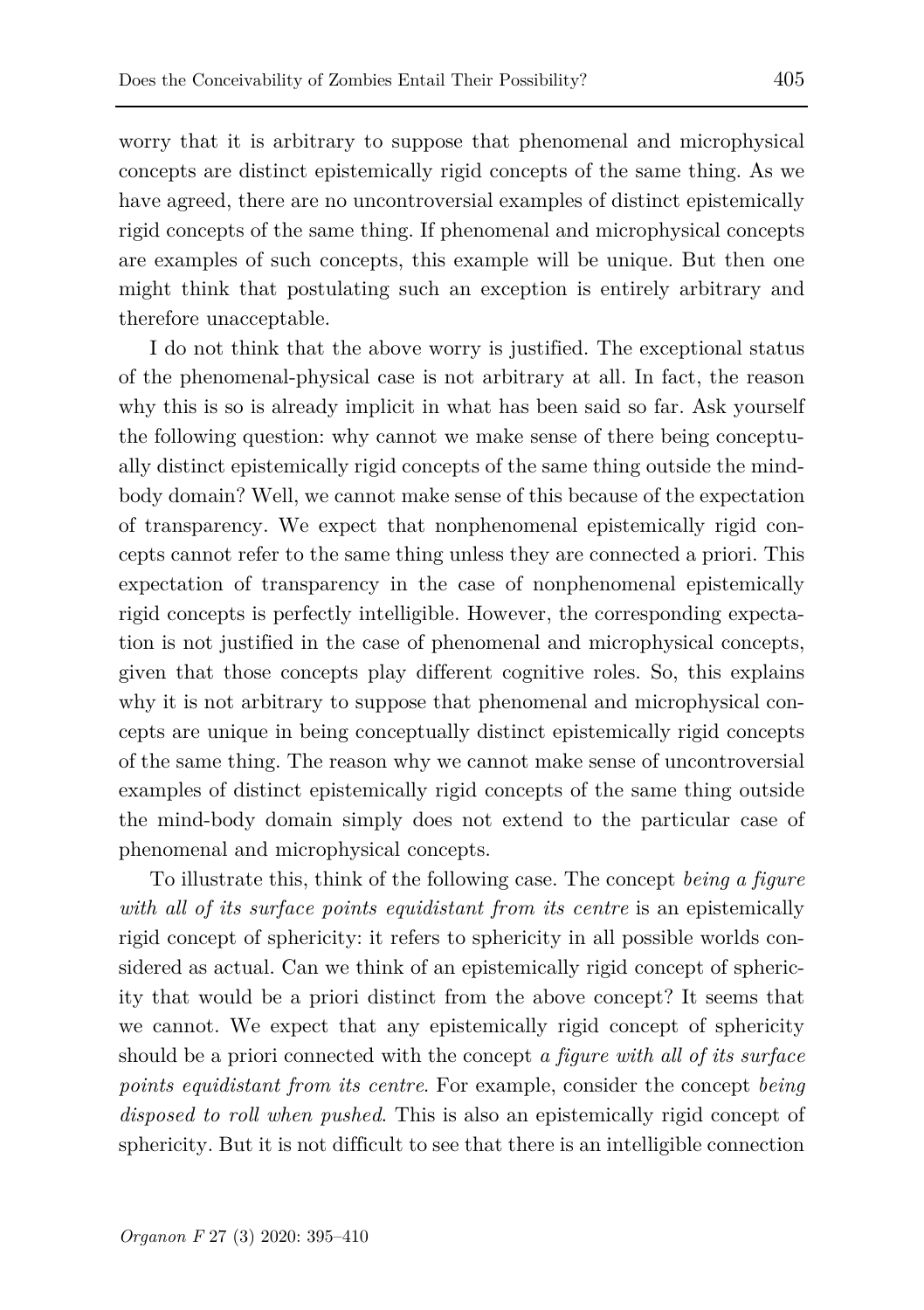between being a figure with all of its surface points equidistant from its centre and being disposed to roll when pushed. In the absence of such a connection, we would have no reason to think that the two concepts at issue are concepts of the same thing.[8](#page-11-0) By contrast, we cannot expect that the connection between phenomenal and microphysical concepts should be transparent in the same sense. As we argued above, the radically different cognitive roles of those concepts will keep them unconnected a priori, even if those concepts refer—epistemically rigidly—to the same properties.

Now, one might argue that the case of phenomenal and microphysical concepts is not really different from the case of our two concepts of sphericity. Just as phenomenal and microphysical concepts play different cognitive roles, the concepts of sphericity also play different cognitive roles despite the fact that there is an intelligible connection between them: the former has its place in theoretical mathematical reasoning and the latter plays a role primarily in the practical concerns of everyday life. If this is right, then we haven't made the case that the expectation of transparency is unjustified in the case of phenomenal and microphysical concepts—the fact that phenomenal and microphysical concepts play different cognitive roles does not make this expectation unjustified. We should expect that there is an intelligible connection between phenomenal and microphysical concepts just as much as we expect that there is an intelligible connection between our concepts of sphericity.[9](#page-11-1)

In reply, I do not think that the concepts of sphericity in question can be said to play different cognitive roles. I take it that two concepts of the same thing play different cognitive roles if the applications of those concepts put us in different kinds of cognitive relation to the referent.[10](#page-11-2) But the kind of cognitive relation we have to sphericity when we use the concept *being a figure with all of its surface points equidistant from its centre* is not

<span id="page-11-0"></span><sup>&</sup>lt;sup>8</sup> For a similar analysis of this example, see (Goff 2017, sec.  $5.6$ ).

<span id="page-11-1"></span><sup>&</sup>lt;sup>9</sup> I want to thank an anonymous reviewer for raising this point.

<span id="page-11-2"></span><sup>10</sup> This can be illustrated by the concepts *cramp* and *muscle contraction*. Both are concepts of muscle contraction. But the former is a recognitional concept (discriminates muscle contraction perceptually), whereas the latter is a theoretical concept (describes muscle contraction in theoretical terms). (For an analysis of recognitional concepts, see Loar 1997).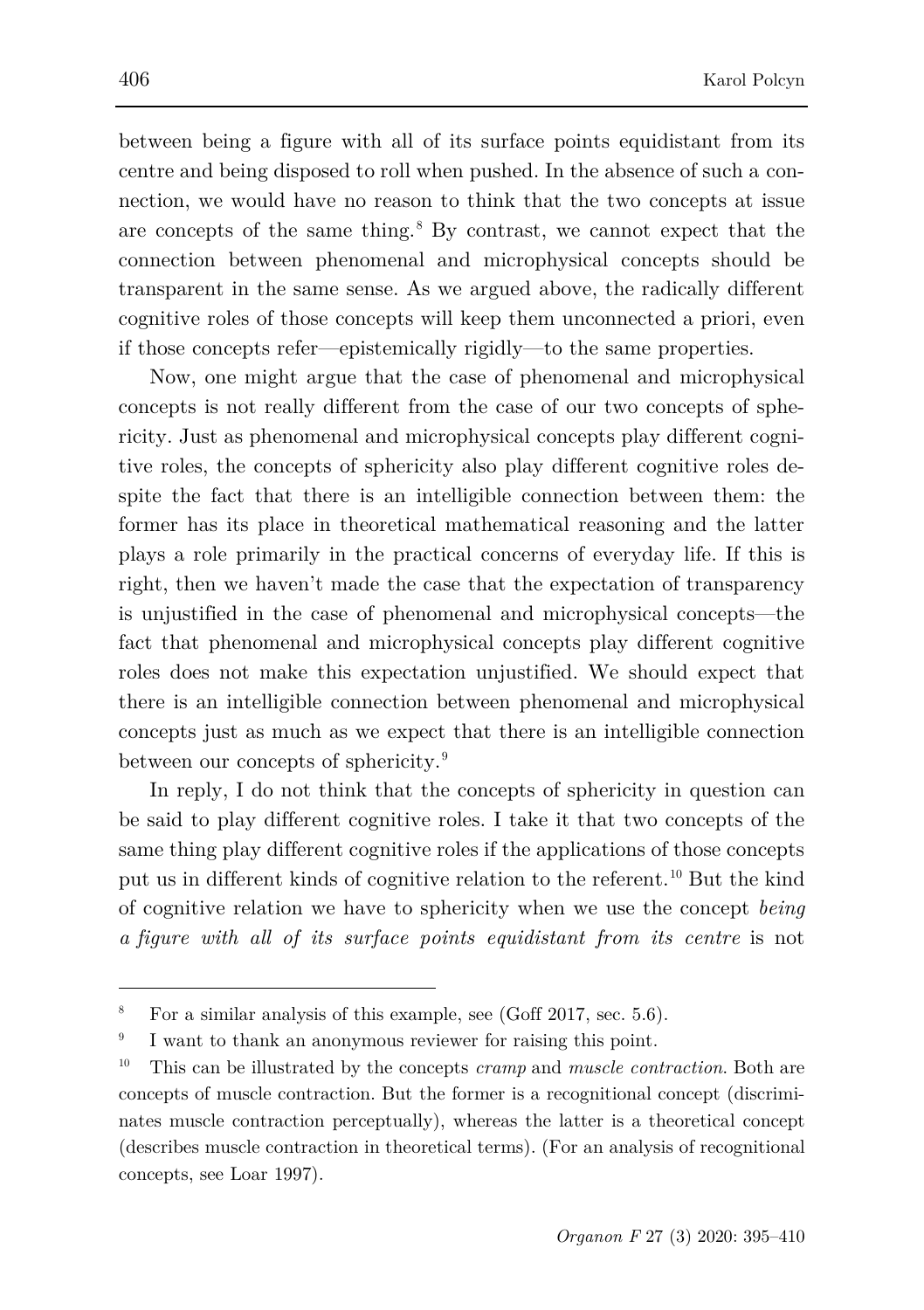different from the kind of cognitive relation we have to sphericity when we use the concept *being disposed to roll when pushed*. After all, both concepts refer to sphericity by way of describing what it takes for an object to be spherical. By contrast, there is a crucial cognitive difference between phenomenal and microphysical concepts: the former, unlike the latter, do not refer to experiences by way of describing them. Instead, they refer to experiences by way of *using* them (in the sense introduced by Papineau and mentioned in note 6). So, there is a clear sense in which the phenomenalphysical case is different from the case of concepts of sphericity. Given the lack of cognitive differences between our concepts of sphericity, we can expect that there should be an intelligible connection between those concepts. By contrast, we cannot expect that there should be an intelligible connection between phenomenal and microphysical concepts.

In the end, the case of phenomenal and microphysical concepts is special due to the unique status of phenomenal concepts among nonphenomenal epistemically rigid concepts in general. Nonphenomenal epistemically rigid concepts typically refer by way of describing their referents (think here of our concepts of sphericity), whereas phenomenal concepts do not refer by way of describing their referents. This explains why the expectation of transparency is unjustified uniquely in the case of phenomenal and microphysical concepts. When we think of nonphenomenal epistemically rigid concepts of the same thing, we expect that such concepts should be connected a priori, since we expect that there should be an a priori connection between epistemically rigid descriptions of the same thing. However, we cannot expect an a priori connection between phenomenal and microphysical concepts, given that phenomenal concepts, unlike physical-theoretical concepts, do not refer via descriptions.

I conclude that there is no good reason to think that phenomenal and microphysical concepts cannot corefer despite being distinct epistemically rigid concepts. If so, there is no good reason to think that the corresponding phenomenal and microphysical concepts cannot have coinciding primary intensions despite being distinct concepts. Consequently, there is no good reason to think that  $P&&\sim Q$  cannot be 1-impossible despite being conceivable.

One could still raise the following objection to our reply to the twodimensional argument. We have argued that there is no good reason to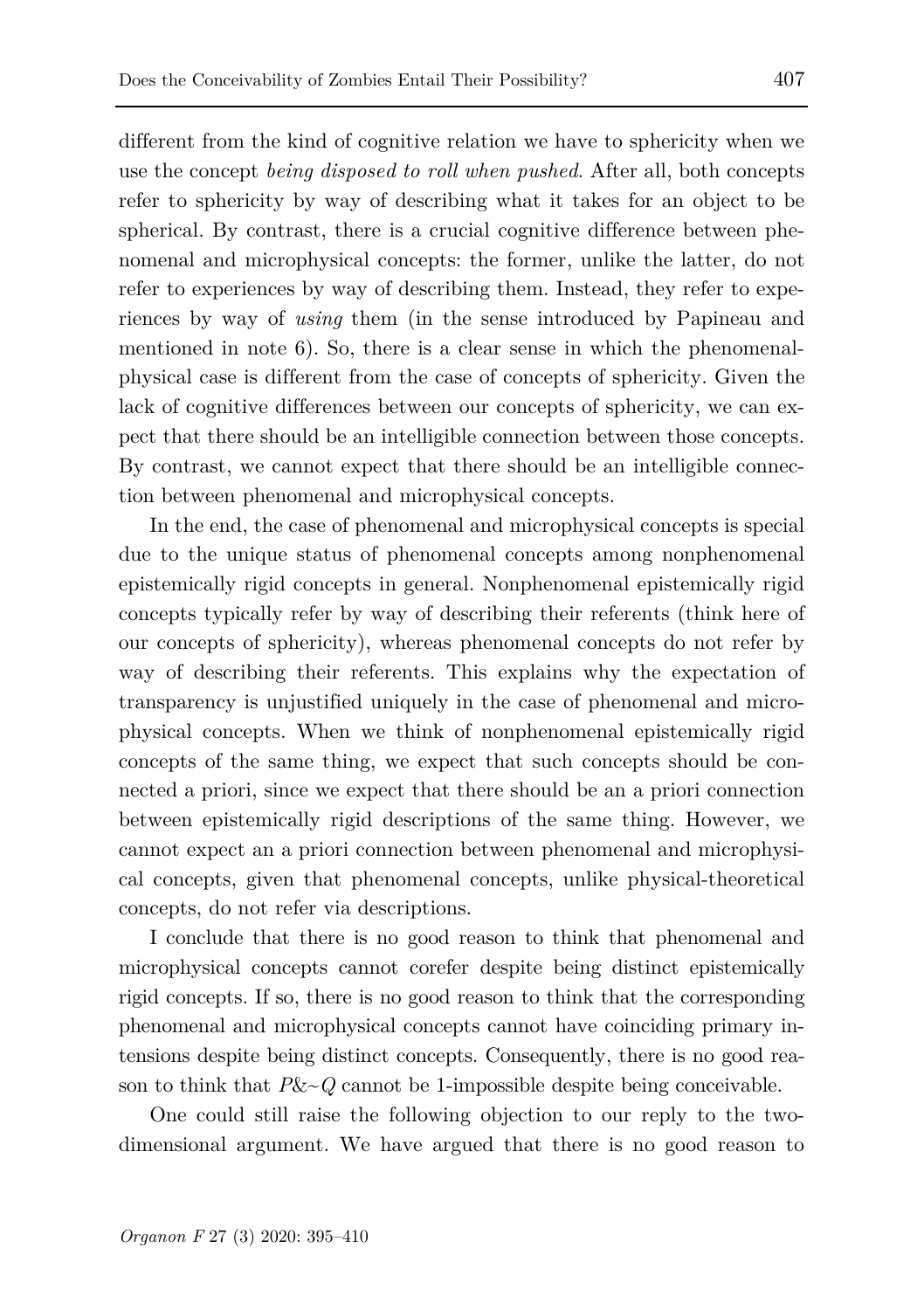think that the corresponding phenomenal and microphysical concepts cannot refer to the same properties despite being distinct epistemically rigid concepts. But one could argue that those concepts cannot corefer on the grounds that there cannot be the gap between the conceivability and 1 possibility of  $P&&\sim Q$ . By assumption, if the corresponding phenomenal and microphysical concepts refer to the same properties despite being distinct epistemically rigid concepts, phenomenal and microphysical concepts have coinciding primary intensions despite being distinct concepts. This implies further that *P*&~*Q* is 1-impossible despite being conceivable. Thus, if there is a good reason to think that *P*&~*Q* cannot be 1-impossible despite being conceivable, this reason will count as a reason to think that the corresponding phenomenal and microphysical concepts cannot corefer despite being distinct epistemically rigid concepts after all.

No doubt, the above line of thought is well taken. It is, of course, true that if there is a good reason to think that  $P\&\sim Q$  cannot be 1-impossible despite being conceivable, this will give us a good reason to think that phenomenal and microphysical concepts cannot corefer despite being distinct epistemically rigid concepts. But why think that  $P&&\sim Q$  cannot be 1-impossible despite being conceivable? Whether *P*&~*Q* can be 1-impossible despite being conceivable comes down to whether the corresponding phenomenal and microphysical concepts can corefer despite being distinct epistemically rigid concepts. If this is so, then if we can show that there is no good reason to think that the corresponding phenomenal and microphysical concepts cannot corefer despite being distinct epistemically rigid concepts, we will have shown that there is no good reason to think that  $P\&\sim Q$  cannot be 1-impossible despite being conceivable. But that is precisely what we have shown here. In effect the objection considered here does not work. Our response to the two-dimensional argument remains unthreatened.

I conclude again that premise 2 of the two-dimensional argument is unjustified. For this reason, the two-dimensional argument fails. Chalmers justifies premise 2 by the principle that ideal conceivability entails 1-possibility (CP), but given that premise 2 is unjustified, CP is unjustified as well. Speaking more generally, then, the two-dimensional argument fails because the principle CP is unjustified.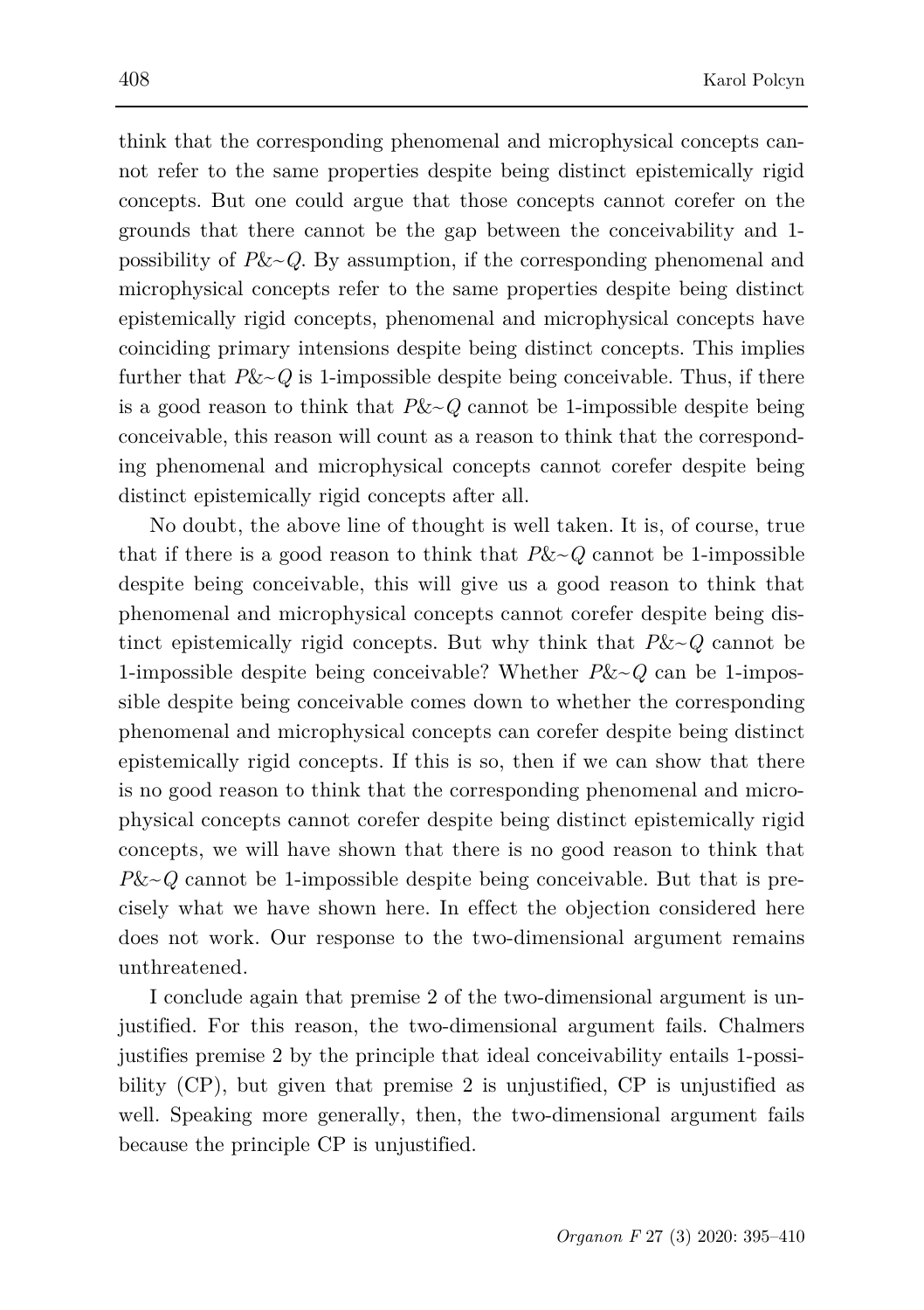### **Acknowledgements**

Thanks to an anonymous reviewer for very helpful comments.

#### **Funding**

I acknowledge the financial support of the National Science Centre, Poland/ project nr UMO-2017/25/B/HS1/02986.

#### **References**

- Chalmers, David. 1996. *The Conscious Mind: In Search of a Fundamental Theory*. Oxford: Oxford University Press.
- Chalmers, David. 2002a. "Consciousness and Its Place in Nature." In *Philosophy of Mind: Classical and Contemporary Readings*, edited by David Chalmers, 147– 272. Oxford: Oxford University Press.
- Chalmers, David. 2002b. "Does Conceivability Entail Possibility?" In *Conceivability and Possibility*, edited by Tamar Gendler, and John Hawthorne, 145–200. Oxford: Oxford University Press.
- Chalmers, David. 2003. "The Content and Epistemology of Phenomenal Belief." In *Consciousness: New Philosophical Perspectives*, edited by Quentin Smith, and Aleksandar Jokic, 220–72. Oxford: Oxford University Press.
- Chalmers, David. 2006. "Two-Dimensional Semantics." In *The Oxford Handbook of the Philosophy of Language*, edited by Ernest Lepore, and Barry Smith, 574– 606. Oxford: Oxford University Press.
- Chalmers, David. 2010. "The Two-Dimensional Argument against Materialism." In *The Character of Consciousness*, edited by David Chalmers, 141–92. Oxford: Oxford University Press.
- Chalmers, David, and Frank Jackson. 2001. "Conceptual Analysis and Reductive Explanation." *Philosophical Review* 110 (3): 315–61. [https://doi.org/10.1215/003 18108-110-3-315](https://doi.org/10.1215/003%2018108-110-3-315)
- Goff, Philip. 2017. *Consciousness and Fundamental Reality*. New York: Oxford University Press. <https://doi.org/10.1093/oso/9780190677015.001.0001>
- Kallestrup, Jesper. 2006. "Physicalism, Conceivability, and Strong Necessities." *Synthese* 151 (2): 273–95. <https://doi.org/10.1007/s11229-004-7325-9>
- Kaplan, David. 1989. "Demonstratives". In *Themes from Kaplan*, edited by Joseph Almog, John Perry, and Howard Wettstein, 481–563. New York: Oxford University Press.
- Loar, Brian. 1997. "Phenomenal States". In *The Nature of Consciousness: Philosophical Debates*, edited by Ned Block, Owen Flanagan, and Güven Güzeldere, 597–616. Cambridge, MA: MIT Press.